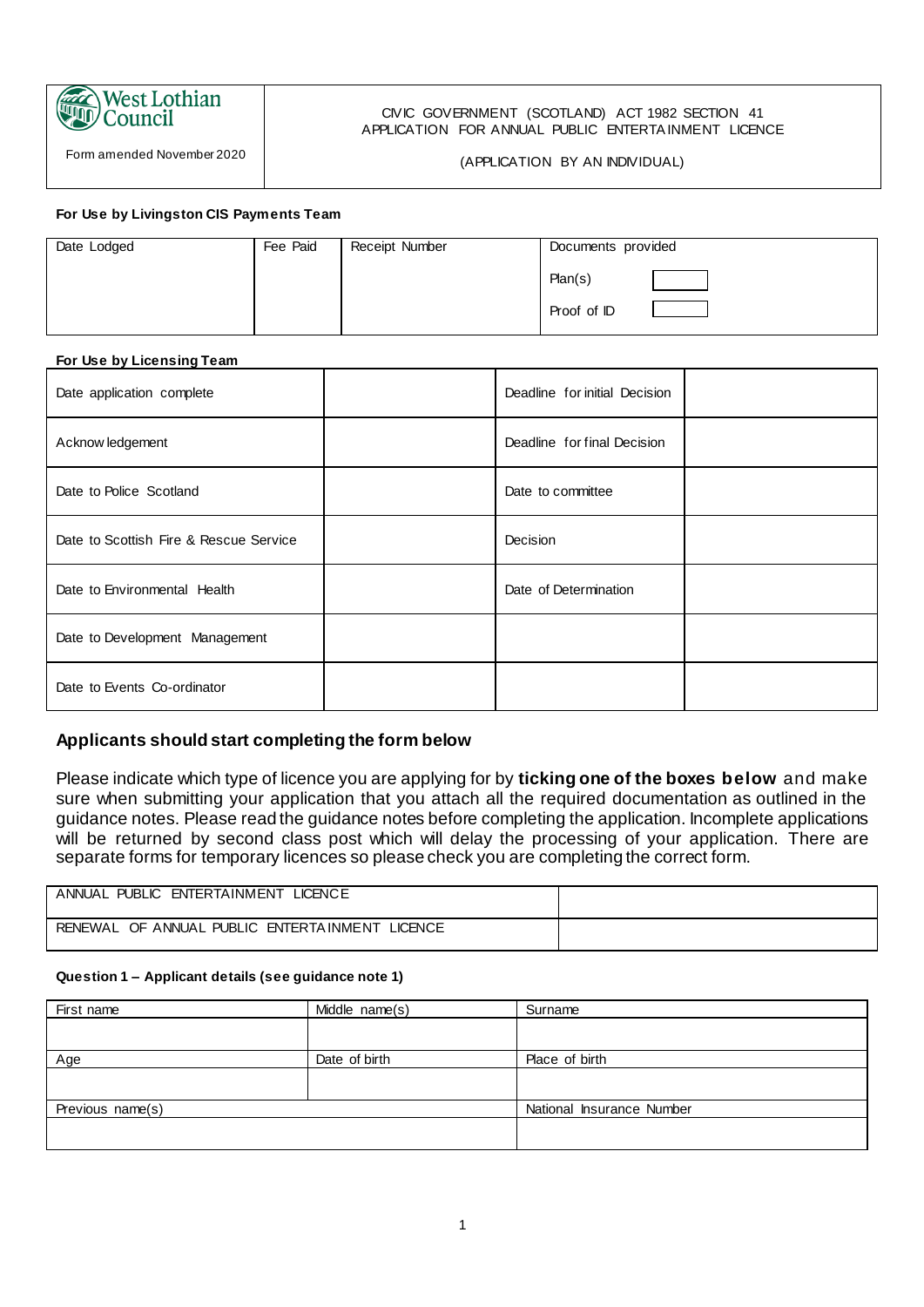| Length of time resident in the UK | Nationality                                                                                        |
|-----------------------------------|----------------------------------------------------------------------------------------------------|
|                                   |                                                                                                    |
| Permanent address                 | Previous address (only to be completed if you have lived at your<br>address for less than 3 years) |
| Post Code                         | Post Code                                                                                          |
| Time resident at this address     | E-mail address                                                                                     |
| Telephone number                  | Mobile number                                                                                      |

#### **Question 2 – Day to day manager information (If applicable)**

 $\mathbf{r}$ 

|                                   |                | Does the person named in Question 1 propose to carry on the day to day management of the<br>YES/NO*<br>Licence to w hich this application relates? If no please give manager's details below. |
|-----------------------------------|----------------|-----------------------------------------------------------------------------------------------------------------------------------------------------------------------------------------------|
|                                   |                |                                                                                                                                                                                               |
| First name                        | Middle name(s) | Surname                                                                                                                                                                                       |
|                                   |                |                                                                                                                                                                                               |
| Age                               | Date of birth  | Place of birth                                                                                                                                                                                |
|                                   |                |                                                                                                                                                                                               |
| Previous name(s)                  |                | National Insurance Number                                                                                                                                                                     |
|                                   |                |                                                                                                                                                                                               |
| Length of time resident in the UK |                | <b>Nationality</b>                                                                                                                                                                            |
|                                   |                |                                                                                                                                                                                               |
| Permanent address                 |                | Previous address (only to be completed if you have lived at your Address<br>for less than 3 years)                                                                                            |
|                                   |                |                                                                                                                                                                                               |
|                                   |                |                                                                                                                                                                                               |
|                                   |                |                                                                                                                                                                                               |
| Post code                         |                | Post code                                                                                                                                                                                     |
| Time resident at current address  |                |                                                                                                                                                                                               |
| Telephone number                  |                | Mobile number                                                                                                                                                                                 |
|                                   |                | E-mail address                                                                                                                                                                                |

#### **Question 3 – Premises/site details**

| (a) Address of premises or site to be licensed.                                                                                                                    | Name of premises (if applicable) : |
|--------------------------------------------------------------------------------------------------------------------------------------------------------------------|------------------------------------|
| A premises can be many different things from part of a<br>building, a building with several floors, a marquee or other<br>temporary structure or an open air site. | Address:                           |
|                                                                                                                                                                    | Postcode:                          |
|                                                                                                                                                                    |                                    |
|                                                                                                                                                                    |                                    |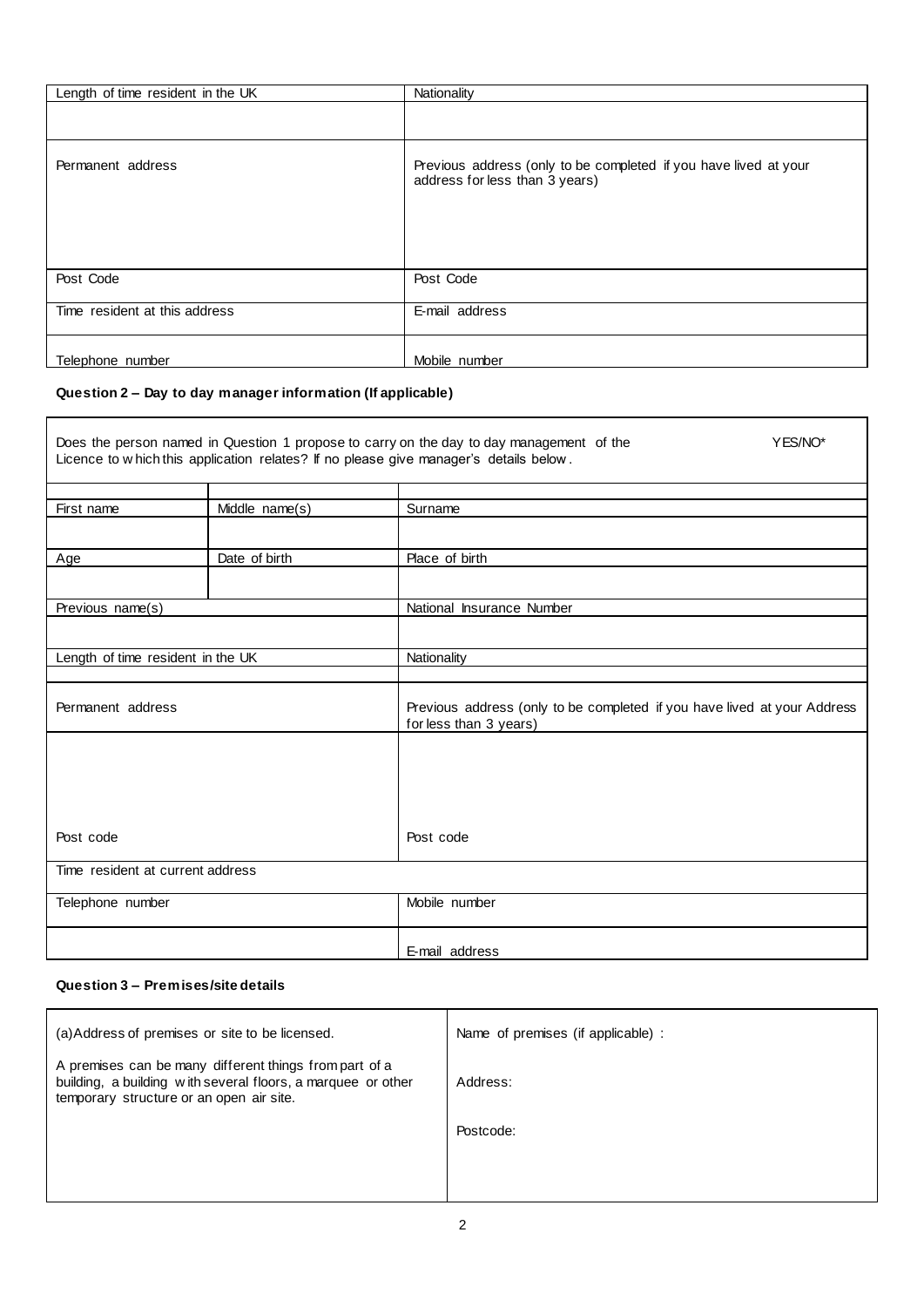| (b) A detailed layout plan w hich is roughly drawn to scale<br>must accompany this application. The area to be licensed<br>should be clearly outlined in red. Please clearly mark on the<br>plan where the different types of public entertainment<br>including individual fairground rides/activities will be sited.<br>If the premises is an open air site an additional location plan<br>should be included show ing the area to be licensed outlined | DO NOT DRAW THE PLAN IN THIS BOX                                                                                                                                                                                                                 |
|----------------------------------------------------------------------------------------------------------------------------------------------------------------------------------------------------------------------------------------------------------------------------------------------------------------------------------------------------------------------------------------------------------------------------------------------------------|--------------------------------------------------------------------------------------------------------------------------------------------------------------------------------------------------------------------------------------------------|
| in red and the nearest main road. Location plans can be<br>dow nloaded from the internet if required.                                                                                                                                                                                                                                                                                                                                                    |                                                                                                                                                                                                                                                  |
| If the premises is part of a larger building the plan must<br>clearly show the area to be licensed outlined in red.                                                                                                                                                                                                                                                                                                                                      |                                                                                                                                                                                                                                                  |
| Please tick the box opposite to indicate what type of area is to<br>be licensed                                                                                                                                                                                                                                                                                                                                                                          | outdoor site<br>indoor site                                                                                                                                                                                                                      |
|                                                                                                                                                                                                                                                                                                                                                                                                                                                          | part of a larger building                                                                                                                                                                                                                        |
| Please tick the box opposite to indicate that you have<br>enclosed a detailed layout plan and location plan (if required).                                                                                                                                                                                                                                                                                                                               |                                                                                                                                                                                                                                                  |
| (c) Please tick the boxes opposite to indicate all of the<br>different types of public entertainment or recreation which will<br>be carried out in the premises.                                                                                                                                                                                                                                                                                         | <b>Public</b><br>including<br>dance<br>halls<br>disco<br>dancing<br>establishments                                                                                                                                                               |
| The list opposite contains all the different types of<br>entertainment which can be licensed under a Public<br>Entertainment Licence in West Lothian.                                                                                                                                                                                                                                                                                                    | Premises with mechanical rides or simulators intended<br>for entertainment or amusement unless the rides are for<br>the exclusive use of children under the age of five whilst<br>supervised by an adult                                         |
| Please note that if your licence is granted the list of activities<br>will only include the ones which you have ticked.                                                                                                                                                                                                                                                                                                                                  | <b>Circuses</b>                                                                                                                                                                                                                                  |
| Please consider carefully which types of entertainment you<br>wish to be licensed as other activities cannot be added on<br>and it is an offence to offer unlicensed activities if they are                                                                                                                                                                                                                                                              | Exhibition of persons or performing animals (does not<br>include petting zoos)                                                                                                                                                                   |
| included in the list opposite but not ticked.<br>If your event involves:-                                                                                                                                                                                                                                                                                                                                                                                | fairs,<br>including<br>merry-go-rounds, roundabouts,<br>Fun<br>swings, switchback railways, skittle alleys, coconut shies,<br>hooplas, shooting galleries, mechanical riding, driving or<br>boating apparatus, or anything similar to any of the |
| A public collection<br>a)<br>Stalls selling items/offering services (e.g. face<br>b)                                                                                                                                                                                                                                                                                                                                                                     | foregoing                                                                                                                                                                                                                                        |
| painting)<br>The sale of alcohol<br>C)<br>d)<br>Street trading                                                                                                                                                                                                                                                                                                                                                                                           | Indoor or open-air music concerts or other events<br>involving the erection of temporary raised structures                                                                                                                                       |
| please check the Council's website -                                                                                                                                                                                                                                                                                                                                                                                                                     | Open-air concerts where in excess of 250 persons are<br>present                                                                                                                                                                                  |
| https://www.westlothian.gov.uk/article/34766/Entertainment-<br>Licences-and-Permissions                                                                                                                                                                                                                                                                                                                                                                  | Clay pigeon shooting                                                                                                                                                                                                                             |
| to determine whether any other licences or permits are also                                                                                                                                                                                                                                                                                                                                                                                              | Paintball                                                                                                                                                                                                                                        |
| required for your event and what the current licensing fees<br>are.                                                                                                                                                                                                                                                                                                                                                                                      | Any exhibition to which the Hypnotism Act 1952 applies                                                                                                                                                                                           |
| Guidance regarding the organisation of events is available<br>from the Council's Events Co-ordinator on 01506 283285.                                                                                                                                                                                                                                                                                                                                    | Any activity involving inflatable structures                                                                                                                                                                                                     |
|                                                                                                                                                                                                                                                                                                                                                                                                                                                          | Any activity involving shooting                                                                                                                                                                                                                  |
|                                                                                                                                                                                                                                                                                                                                                                                                                                                          | Archery<br>Indoor play areas for children                                                                                                                                                                                                        |
|                                                                                                                                                                                                                                                                                                                                                                                                                                                          | Wrestling                                                                                                                                                                                                                                        |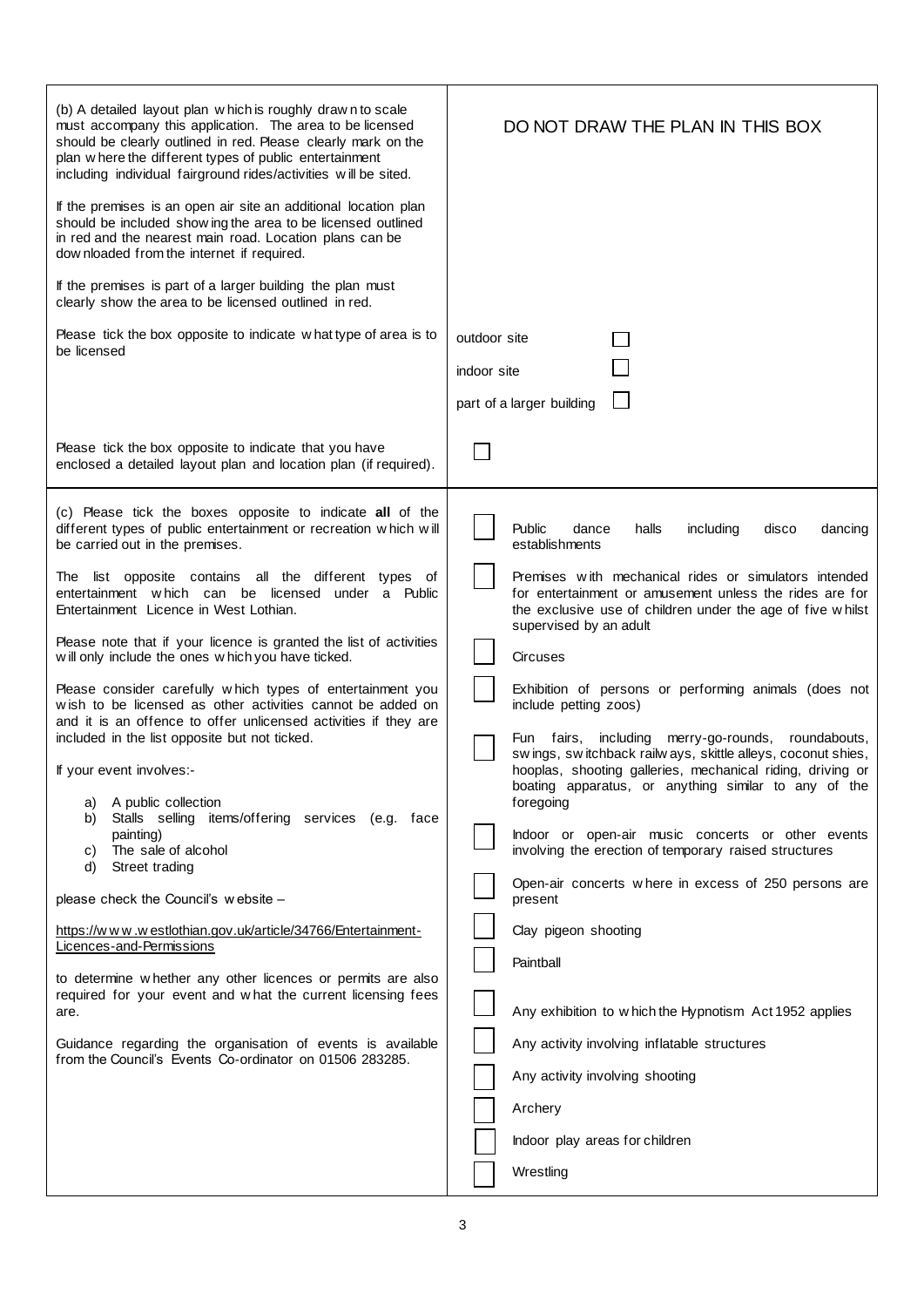|                                                                                                                                          | Cage fighting                                                                                                                                                                                                                                             |
|------------------------------------------------------------------------------------------------------------------------------------------|-----------------------------------------------------------------------------------------------------------------------------------------------------------------------------------------------------------------------------------------------------------|
|                                                                                                                                          | Mechanical bow ling alleys                                                                                                                                                                                                                                |
|                                                                                                                                          | Premises used for laser displays or laser games<br>Firew ork displays or bonfires                                                                                                                                                                         |
|                                                                                                                                          | Adult entertainment - defined as "any form of<br>entertainment which involves a person performing an act<br>of an erotic or sexually explicit nature, and is provided<br>wholly or mainly for the sexual gratification or titillation of<br>the audience" |
|                                                                                                                                          | Sports or activities involving the transportation or<br>propulsion* of persons whether by mechanical or other<br>means including gravity.                                                                                                                 |
|                                                                                                                                          | *See guidance notes                                                                                                                                                                                                                                       |
|                                                                                                                                          | List types of activity which fall under this category                                                                                                                                                                                                     |
|                                                                                                                                          |                                                                                                                                                                                                                                                           |
|                                                                                                                                          |                                                                                                                                                                                                                                                           |
| (d) State days of week and start and finish times each day<br>when it is proposed that the premises or site will be open for<br>business |                                                                                                                                                                                                                                                           |
| (e) State the maximum number of persons proposed to be<br>admitted at any one time into the premises                                     |                                                                                                                                                                                                                                                           |
| (f) State the number of persons to be employed/on duty in the<br>premises or site                                                        |                                                                                                                                                                                                                                                           |
| (g) State the number of inflatables to be licensed (if<br>applicable)                                                                    |                                                                                                                                                                                                                                                           |
| (h) State the number of mechanical rides to be licensed (if<br>applicable)                                                               |                                                                                                                                                                                                                                                           |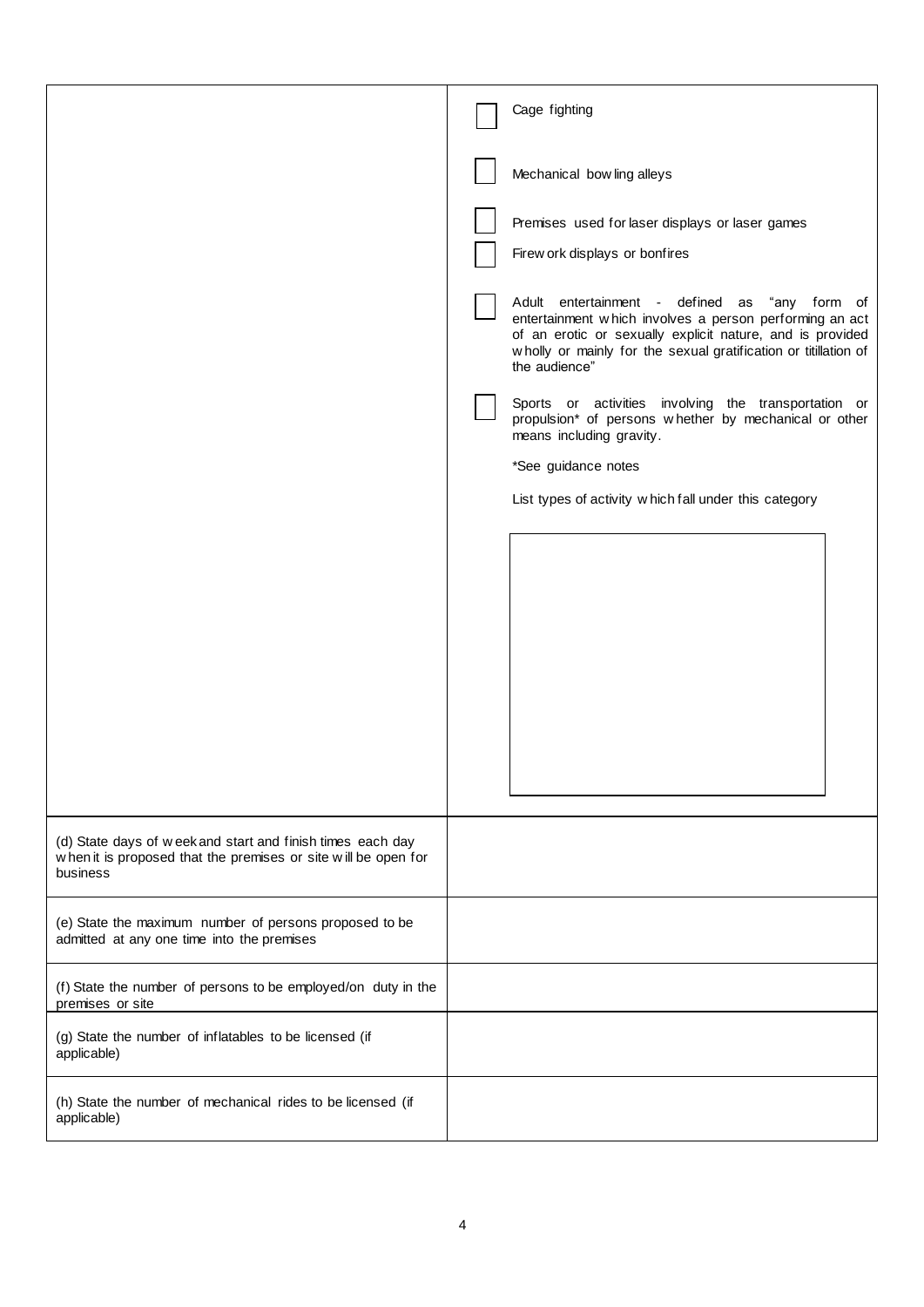#### **Question 4 – Type of licence**

| Is this a renew al application?                                                                  |  | yes/no |
|--------------------------------------------------------------------------------------------------|--|--------|
| If yes, what is the licence number and renew al date?                                            |  |        |
| Has anyone named in this application ever applied for and been refused a licence by any council? |  | yes/no |
| If yes, which council refused the application and by whom was<br>the application made?           |  |        |
| When was it refused?                                                                             |  |        |
| Has anyone named in this application ever held a licence which was suspended or revoked?         |  | yes/no |
| If yes, w hich council suspended or revoked the licence?                                         |  |        |

#### **Question 5 – Further details**

| Has anyone named in this application been convicted of any crime or offence or accepted a<br>fixed penalty for an offence? Subject to the Rehabilitation of Offenders Act 1974, all unspent<br>crimes and offences must be declared (see note 5(a) of the attached guidance notes).<br>If answ er is yes please provide details below; continue on separate sheet if necessary. |                                                |         | yes/no           |
|---------------------------------------------------------------------------------------------------------------------------------------------------------------------------------------------------------------------------------------------------------------------------------------------------------------------------------------------------------------------------------|------------------------------------------------|---------|------------------|
| Date of conviction/fixed<br>penalty                                                                                                                                                                                                                                                                                                                                             | Court where convicted or<br>fixed penalty paid | Offence | Sentence/penalty |
|                                                                                                                                                                                                                                                                                                                                                                                 |                                                |         |                  |

#### **Site notice**

Declaration by applicant re site notice (\*\* delete w hichever is not applicable)

\*\* (a) I declare that I shall, for a period of 21 days commencing w ith the date on w hich a fully completed application is submitted, display at or near the premises or site, so that it can conveniently be read by the public, a notice complying w ith the requirements of paragraph 2(3) of schedule 1 to the Civic Government (Scotland) Act, 1982. A notice to be used for this purpose is attached. (See notes 5(b) of the attached guidance notes).

or

\*\* (b) I declare that I am unable to display a notice of this application at or near the premises or site because I have no right of access or other rights enabling me to do so, but that I have taken the follow ing steps to acquire the necessary rights, namely:-

Please detail the steps you have taken in the box below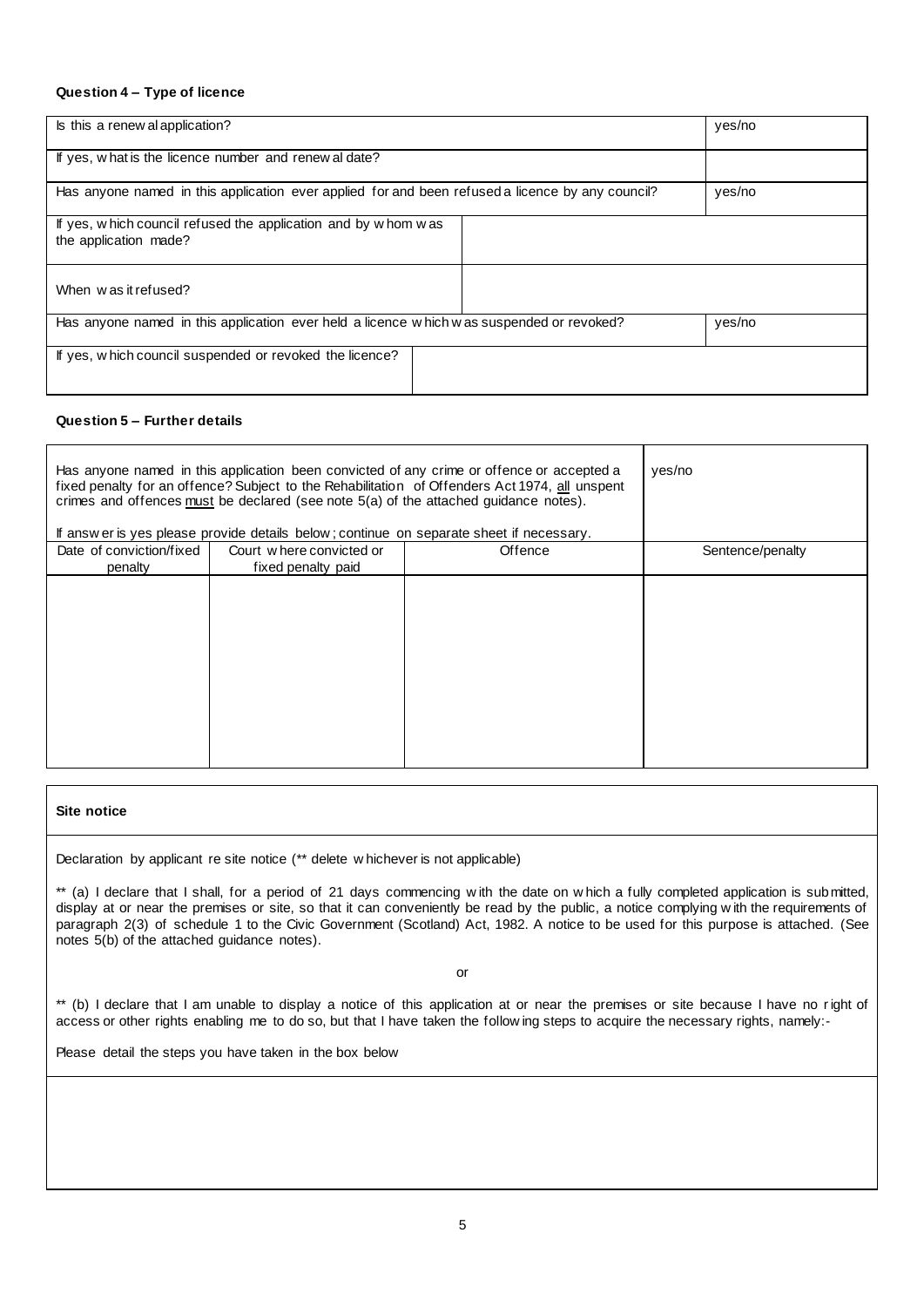#### **Question 6 - Declaration by applicant/agent**

I declare that the information given by me on this form is correct to the best of my know ledge and belief.

| Date | Signature of applicant  |  |
|------|-------------------------|--|
|      | Print name of applicant |  |

If the application is being signed by an agent on behalf of the individual please sign and complete the boxes below

| Date | Signature of agent  |  |
|------|---------------------|--|
|      | Print name of agent |  |
|      | Address of agent    |  |

#### **Privacy Statement – Data Protection**

All personal information that you supply w ill be used to process your application in accordance w ith data protection law and the Civic Government (Scotland) Act 1982. In terms of the 1982 Act w e are required to share this information w ith the follow ing bodies:-

- Police Scotland; and w here the licensed activity takes place w ithin premises,
- the Scottish Fire and Rescue Service or other enforcing authority under Part 3 of the Fire (Scotland) Act 2005

We are required by law to protect the public funds we administer. Therefore in line with the National Fraud Initiative (NFI) we may also share your information w ith other bodies responsible for auditing or administering public funds in order to prevent and detect fraud.

Some of the information provided by you on this form w ill be held on a register w hich is available for inspection by members of the public.

Further information about how we handle your personal information, including how long we retain the information, information about the NFI and how you can complain about our handling of your information, is available in our Privacy Notice w hich can be found on the Licensing Team's w ebpage https://www.westlothian.gov.uk/licensing</u>. A copy of our Privacy Notice is available on request by contacting the Licensing Team, email: [licensingservices@w estlothian.gov.uk,](mailto:licensingservices@westlothian.gov.uk) telephone: 01506 281632.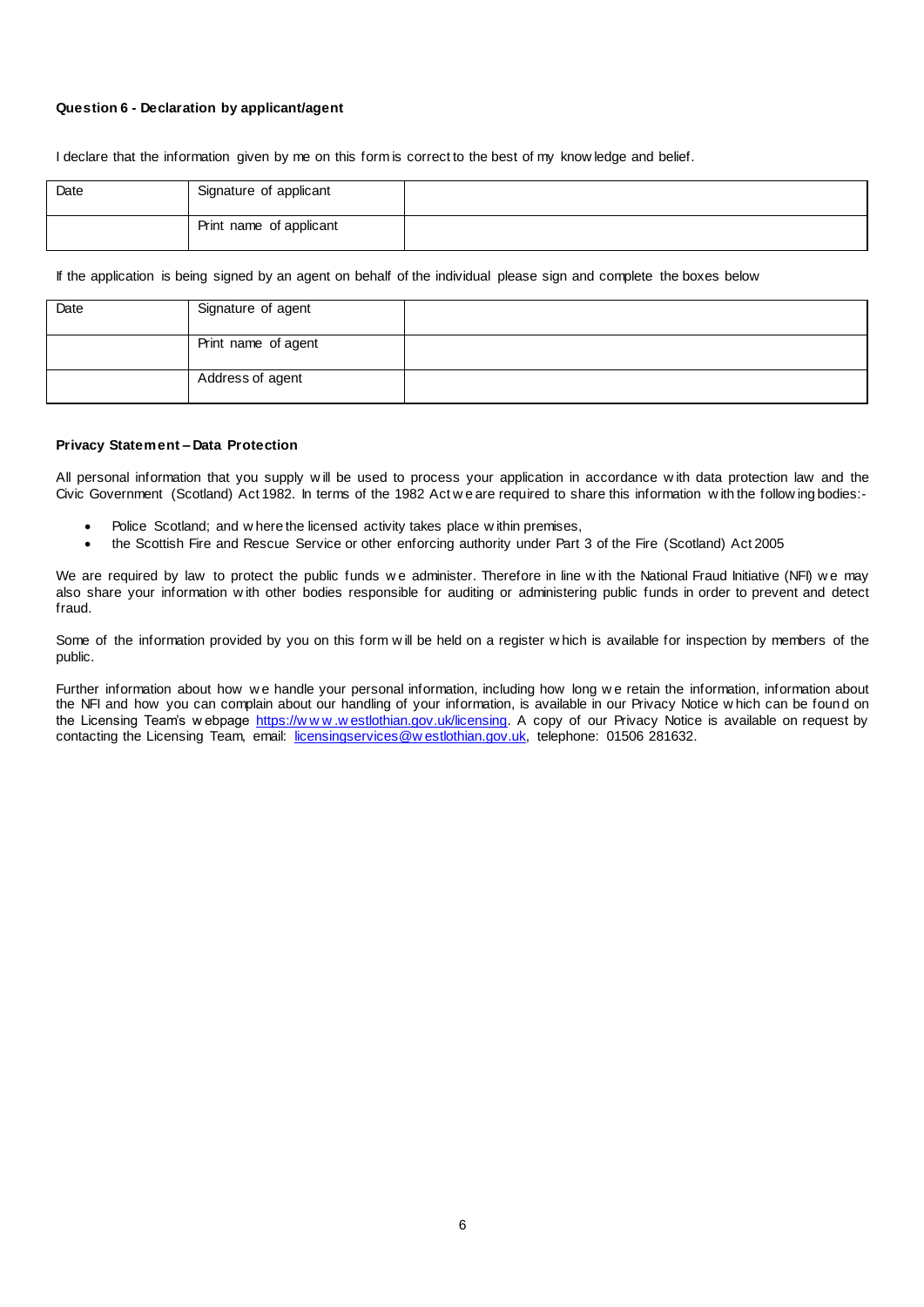## **GUIDANCE NOTES – APPLICATION FOR A PUBLIC ENTERTAINMENT LICENCE BY AN INDIVIDUAL**

## **What application form should I use?**

1 (a) Applications must be made on the most up to date version of the application form. Please download a form from our website (search for public entertainment). It is helpful if you provide us with an email address as this allows us to contact you quickly if there are any issues arising in relation to your application.

Licences must be held by legal persons. Legal persons are either individuals, partnerships, companies or formally constituted organisations. This form should only be used where the applicant is an individual. If the application is being made by a business or an organisation a different form should be used. This form is for a licence which will be in force for a year. There are different forms for temporary licences to operate for periods of less than 6 weeks.

## **When should I make my application?**

1(b) The council has 9 months in which to determine applications. However, the majority of applications are determined in less than 60 days using delegated powers. Applications which attract adverse comments have to be referred to the Licensing Committee for determination. The committee meets monthly. You should therefore make your application as soon as possible several months before you wish to start operating.

## **Do I need to name a day to day manager at Q2 of the form?**

2. It is optional whether a day to day manager is appointed and named at Q2 of the form. A person named as day to day manager should be the person who is in day to day control of the premises being licensed. The day to day manager is jointly responsible for the operation of the licence along with the licence holder.

#### **What types of public entertainment need to be licensed in West Lothian?**

3 (a) Even if your event is free to enter it still needs to be licensed if it falls within the definition of public entertainment and is not exempt. The definition of a place of public entertainment is "any place where members of the public are admitted or may use any facilities for the purposes of entertainment or recreation". There are a number of exemptions to this listed below.

The council has decided that the premises in West Lothian which require to be licensed by a publ ic entertainment licence are those offering any of the following types of entertainment or recreation –

- Public dance halls including disco dancing establishments
- Premises with mechanical rides or simulators intended for entertainment or amusement unless the rides are for the exclusive use of children under the age of five whilst supervised by an adult
- **Circuses**
- Exhibition of persons or performing animals
- Fun fairs, including merry-go-rounds, roundabouts, swings, switchback railways, skittle alleys, coconut shies, hooplas, shooting galleries, mechanical riding, driving or boating apparatus, or anything similar to any of the foregoing
- Indoor or open air music concerts or other events involving the erection of temporary raised structures
- Open air concerts where in excess of 250 persons are present
- Clay pigeon shooting
- **Paintball**
- Sports or activities involving the transportation or propulsion of persons (i.e. people being moved) whether by mechanical or other means including gravity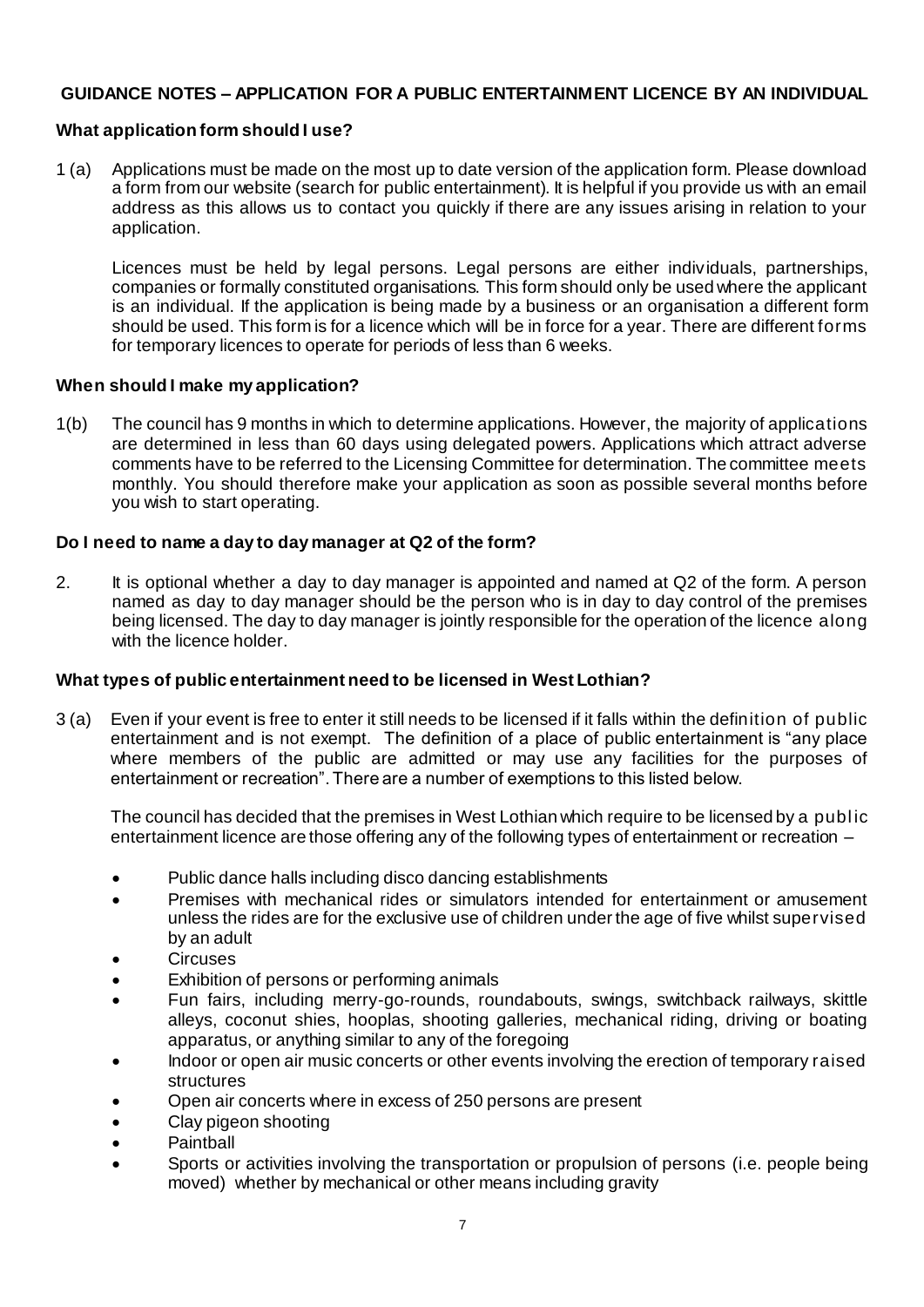- Any exhibition to which the Hypnotism Act 1952 applies
- Any activity involving inflatable structures
- Any activity involving shooting
- Archery
- Indoor play areas for children
- Wrestling
- Cage fighting
- Mechanical bowling alleys
- Premises used for laser displays or laser games
- Firework displays or bonfires
- Adult entertainment defined as "any form of entertainment which involves a person performing an act of an erotic or sexually explicit nature, and is provided wholly or mainly for the sexual gratification or titillation of the audience".

When completing question 3(c) of the form please fill in all the different types of entertainment which are included in the above lists which you require to be licensed.

However, the legislation provides that a Public Entertainment Licence is NOT required for: -

- An athletic or sports ground while it is being used as such.
- Premises in respect of which a licence is required under section 41A of the Civic Government (Scotland) Act 1982 (indoor sports entertainment licences) while such premises are being used for the purposes mentioned in that section.
- An educational establishment while it is being used as such.
- Premises belonging to or occupied by any religious body while being used wholly or mainly for purposes connected with that body.
- Premises licenses under the Theatres Act 1968, the Cinemas Act 1985 or the Gambling Act 2005.
- Licensed premises within the meaning of the Licensing (Scotland) Act 2005 at which public entertainment is being provided during licensed hours within the meaning of that Act.
- Premises in which machines for entertainment or amusement are being provided incidental to the main purpose or use of the premises where the main purpose of use is not a place of public entertainment.

## **Are there special rules about circuses?**

- 3(b) Circuses
	- (1) Performances by live animals in circuses -

The council does not permit live animal performances in circuses held on Council owned land.

## (2) Giving of live prizes at funfairs -

The Council has decided that there should be no overall ban on the giving of live prizes at show-grounds. However, the Council will expect the operators of funfairs to comply with the code of practice issued by the Showmen's Guild of Great Britain with regard to the storage and treatment of goldfish given as prizes at funfairs. Officers of the Council will monitor funfairs to ensure compliance with the code.

## **Information about the licence applied for and applicants**

4. Please complete Q4 providing information about whether the application is to renew an existing licence or not. In addition, information is required about anyone named in the application who has had an application for a licence refused or has had a licence suspended or revoked.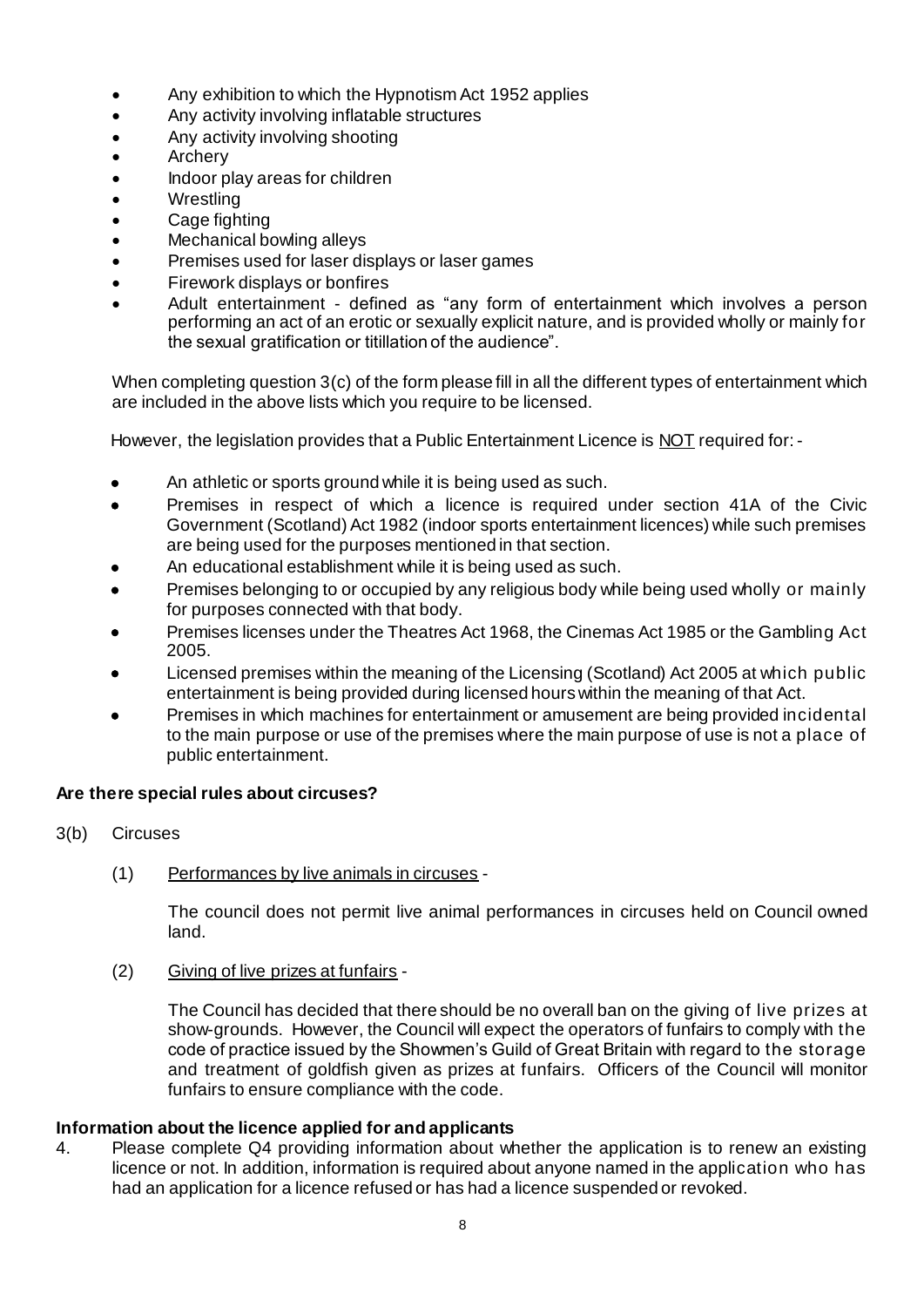## **Do I need to provide details of convictions relating to myself and any manager named?**

5(a) The law provides that you must provide details of any unspent convictions relating to you and any manager. It is a criminal offence to fail to do this or provide false information in the application form. If you are convicted this could result in a fine of up to £2500. You should therefore check these details with anyone else named in this form.

If you are in any doubt as to which offences are spent, you should seek legal advice before completing this form. Details of all of your convictions are available on payment of a fee from any police station. In terms of the Civic Government (Scotland) Act, 1982, for the purposes of this application the person signing the form is responsible for its contents.

## **Do I need to display a site notice?**

5(b) A site notice advertising your application must be displayed at or near the premises or site so that it can conveniently be read by the public. The site notice must be displayed from the day that your application is lodged or sent to the council. When your application is acknowledged as complete you will be asked to send two photographs of the site notice to the Licensing Team. One photo must show the location of the notice and the other must be a close up clearly showing the wording of the notice.

The two notices are attached to these notes:

- Notice No. 1 provides a style of the notice to be displayed at or near the premises. It is called the Site Notice. This is a legal requirement.
- Notice No. 2 is a Certificate of Compliance and certifies that the applicant (or their agent) have complied with the legal requirements regarding the display of the site notice. This is also a legal requirement.

The site notice (notice no.1) must be

- 1. completed with details of the application and the final date for objections to be received (see notes below)
- 2. displayed at or near the premises which are to be licensed for **at least 21 days** beginning with the date on which your fully completed application was lodged or sent to the council.
- 3. placed where it can be read easily by the public

## **If your application is returned to you as it was not complete you will require to post a further site notice giving a further 21-day period for objections to be lodged.**

Please complete the declaration section on page 5 of the form. You are required to delete (A) or (B) as appropriate. Where declaration (A) is made after the objection period has expired you must complete and send us the Certificate of Compliance. A style for such Certificate of Compliance is enclosed with this form (notice no.2). Your application cannot be progressed until this certificate is received. If you have not displayed your site notice for the required 21-day period contact us and we will send you another one to display for a further period which we will specify. No further opportunities to display a site notice can be given and if this requirement is not met your application cannot be processed. If you have any difficulties completing either of these notices, please contact Licensing Team staff on 01506 281632 who will be pleased to help.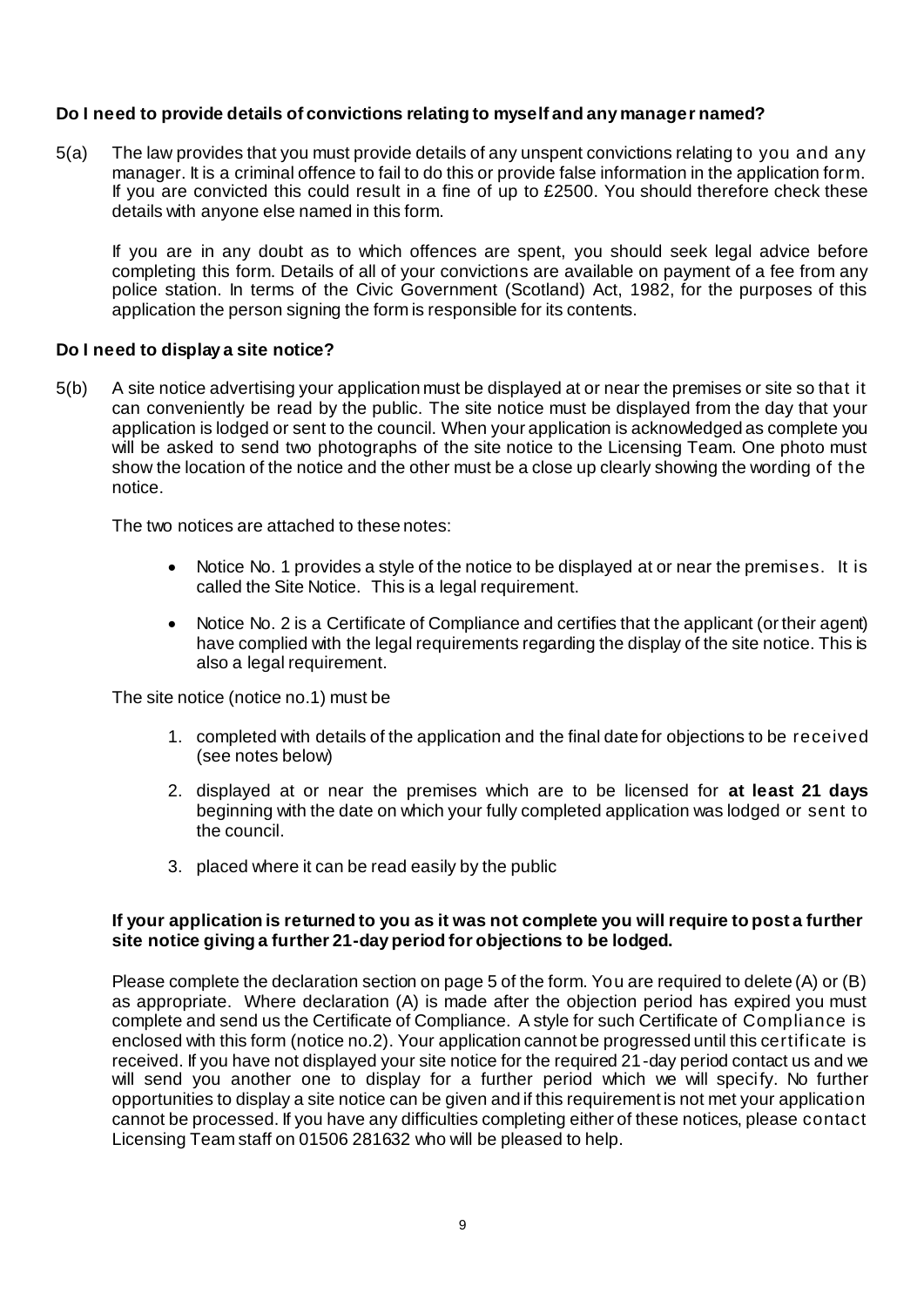The Site Notice and Certificate of Compliance must contain the following information: -

- 1. The type of licence applied for.
- 2. The full name of the applicant.
- 3. The address of the applicant. Where the application relates to premises with a postal address the address can be care of the premises.
- 4. The address of the premises to be licensed must be included even though the site notice must be displayed at that same address.
- 5. The site notice must be signed by the applicant or manager or an agent acting on the applicant's behalf.
- 6. The date on which the site notice was first displayed should be clearly stated. The final date for the submission of objections or representations must be completed. This date is 28 days after the date of lodging of the application with the Council.
- 7. The Certificate of Compliance should only be signed and dated at the end of the objection period before it is returned to the council and it should state quite clearly when the site notice was displayed. There has to be at least a period of 21 days between the two dates specified.

## **Can I get an agent to complete the form for me?**

6. New applications:

An agent can complete and sign the form for you. If the application is signed by an agent full details of that agent must be provided and the correct box at Q6 must be completed and signed. However, if the application is for the grant of a new licence it requires to be lodged by either the applicant or the day to day manager (if a manager is named at question 2) in person to Livingston CIS, Arrochar House, Almondvale Boulevard, Livingston along with the required fee and the following ID documentation:-

- the applicant/manager's photocard driving licence; or
- passport and proof of current home address of applicant/manager i.e. recent utility bill (within 3 months).

The address given in the application form must match the ID documentation. Livingston CIS staff will check the identity of the person lodging the form, copy the ID documentation and immediately return that documentation. Details of the current licensing fees can be found at the foot of the council's public entertainment licence webpage.

## Renewal applications:

If the application is for the renewal of an existing licence it can be submitted prior to the expiry of the licence by either an agent, the applicant or the manager named in the form. The form can be posted direct to the Licensing Team, Legal Services, West Lothian Council, West Lothian Civic Centre, Howden South Road, Livingston, West Lothian, EH54 6FF along with a cheque/postal order with the appropriate fee and a recent utility bill (within 3 months) from the applicant's or the manager's home address (if a manager is named at question 2). A fully completed form must be received **prior** to the expiry date. Alternatively it can be lodged at Livingston CIS. Applications cannot be handed in to the Civic Centre.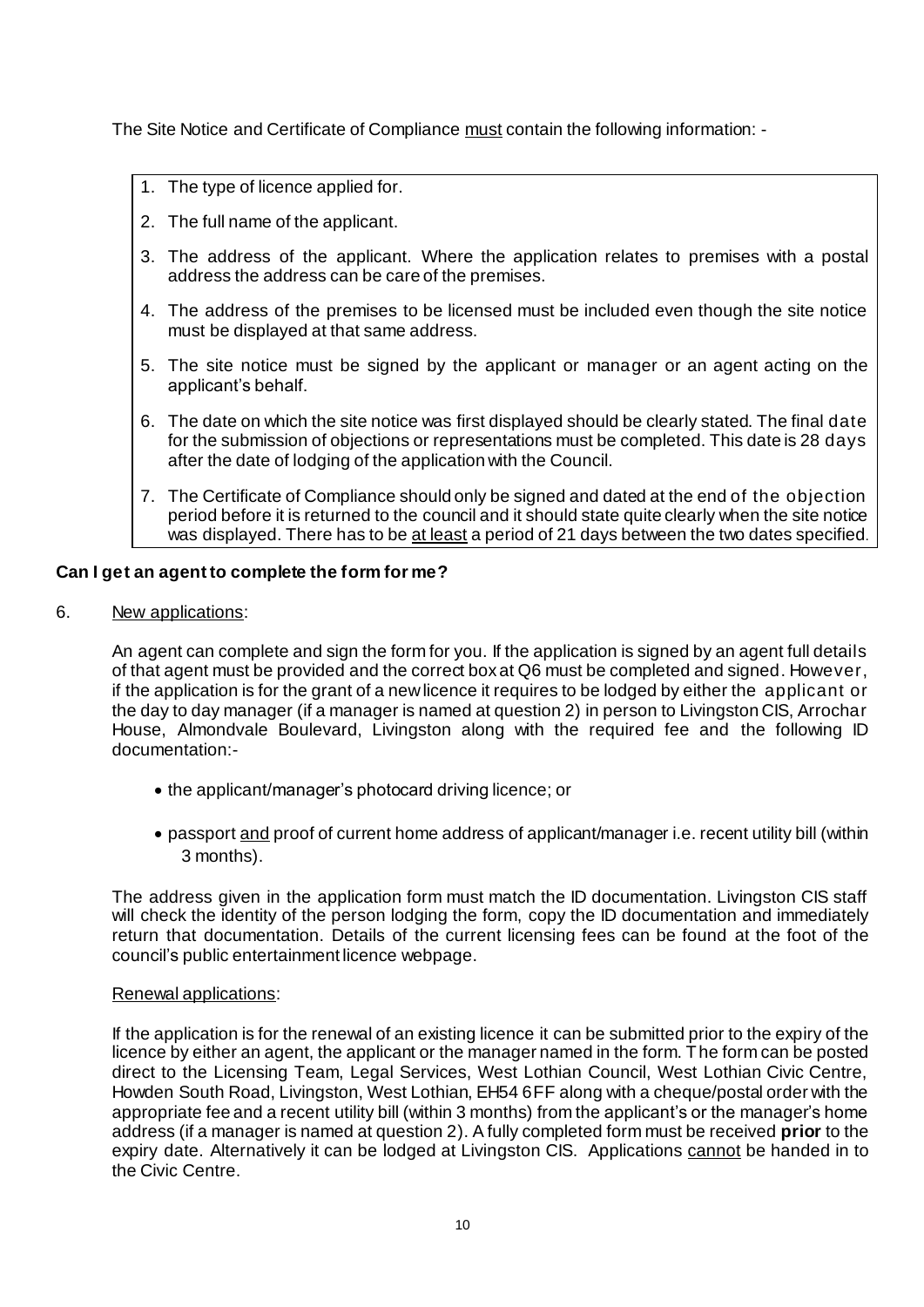If you fail to make a competent application to renew your licence before the expiry date the licence expires automatically and you will be committing a criminal offence if you continue to operate after your licence has expired. Police Scotland is made aware of all expired licences. You should contact the Licensing Team immediately if you wish to make a new application.

If you consider that there are exceptional circumstances for not submitting your renewal application on time you may still lodge a renewal application within 28 days of the expiry date and it must be accompanied by a letter explaining the reasons why the application could not be submitted before the expiry date.

The Chief Solicitor will make a decision as to whether your late application can be accepted. In exceptional circumstances late applications may be accepted if the Chief Solicitor considers that good cause is shown for the late submission of the application. Your licence remains expired until the Chief Solicitor agrees to accept the late application. If the late application is not accepted it will be returned to you and an application for the grant of a new licence could be submitted, the balance of the grant fee would have to be paid and you would not be able to operate until that new application has been determined.

Please ensure that this application is fully completed, the correct fee is enclosed and that all required documents are lodged along with it. Incomplete applications will be returned to you for amendment and you will then require to resubmit your application. This will delay the processing of your application.

## **What happens once my application is complete?**

- 7. Once your application is complete you will receive an acknowledgement of that and it will be processed. Most applications are determined within 60 days but applications which require to be referred to the Licensing Committee for a decision will take longer to be determined. In the event of an application being refused or withdrawn after being processed, no refund of the application fee paid will be made.
- 8. To contact the Licensing Team please email licensingservices@westlothian.gov.uk or call 01506 281632. Please note if you are directed to our voicemail, please leave a message with your name and number and we will phone you back unless your phone does not accept calls from unknown numbers. Please note that the team cannot provide advice as to whether a licence is required. Applicants should seek legal advice from a solicitor or advice centre.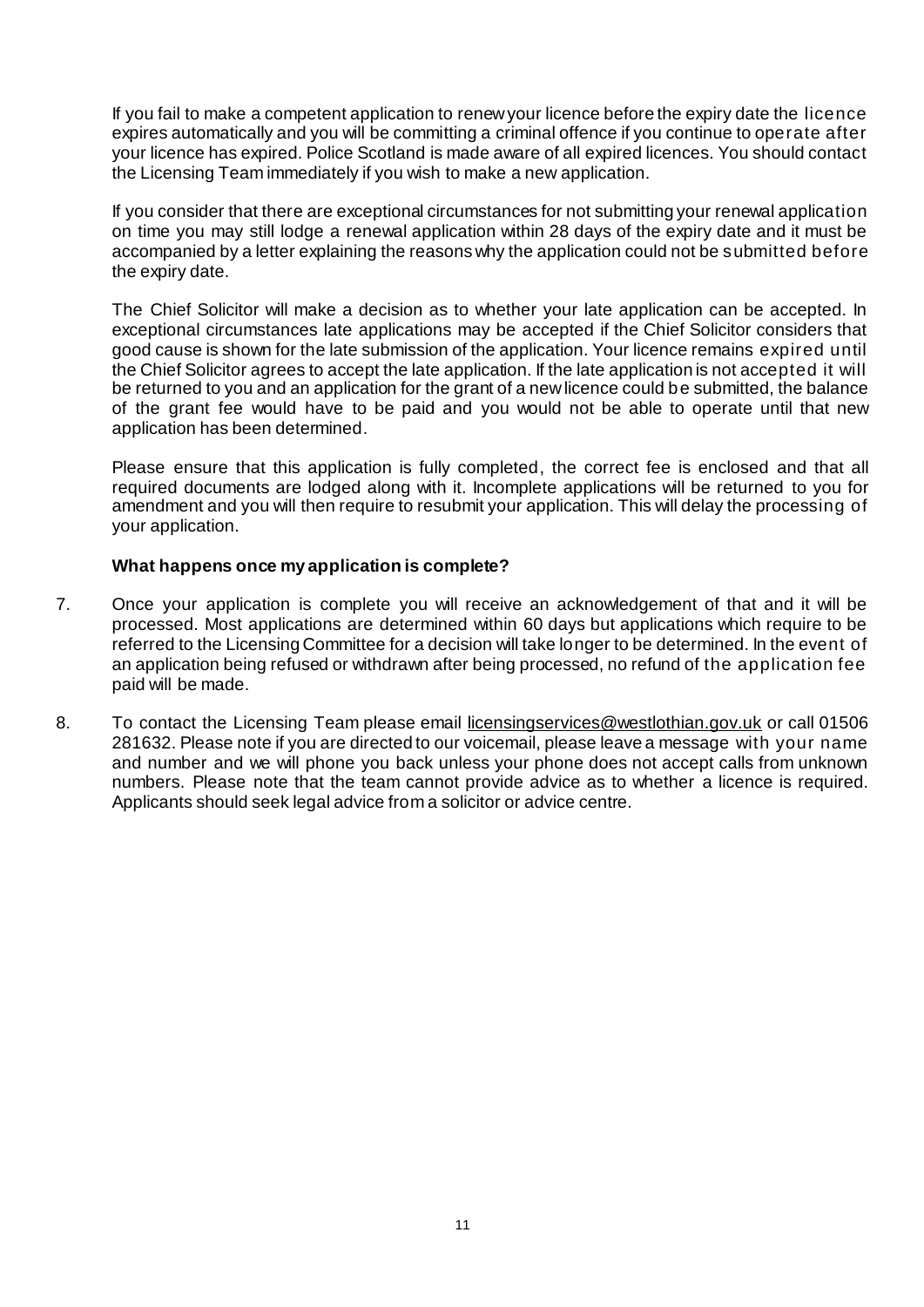**THIS NOTICE MUST BE DISPLAYED FROM THE DATE THE APPLICATION WAS SUBMITTED TO THE COUNCIL**

# **SITE NOTICE Notice No. 1**

# **Civic Government (Scotland) Act, 1982**

# **APPLICATION FOR THE GRANT/RENEWAL OF A:**

**TYPE OF LICENCE**:

See page 10 of guidance notes

## **NOTICE IS HEREBY GIVEN THAT**

**NAME of Applicant (Individual, Company, Partnership or Organisation):** 

See page 10 of guidance notes

of

**ADDRESS of the above-named applicant:**

See page 10 of guidance notes

has applied to the **WEST LOTHIAN COUNCIL** for the grant/renewal of a

..............................................................................................licence. A licence for a 1 year period has been sought. The address of the premises or site for which the licence is sought is:

**ADDRESS of Site**

See page 10 of guidance notes

Members of the public may object to this application or make representations concerning it. Any objection or representation must be made by letter or email and must give reasons for the objection or representation. The name and address of the person objecting or making representations must be stated clearly and any letter must be signed by that person or an agent authorised to act for them. Emails do not require a signature but must include a name and address. Objections or representations should be sent to the Licensing Team, Legal Services, West Lothian Council, West Lothian Civic Centre, Howden South Road, Livingston, West Lothian, EH54 6FF or emailed to [licensingservices@westlothian.gov,uk](mailto:licensingservices@westlothian.gov,uk) by \*....................................................insert date i.e. 28 days after application is submitted.

Any letters containing objections or representations should be either delivered by hand to the address given above or sent by Recorded Delivery mail to that address.

The Council can entertain late objections or representations provided a final decision has not been taken on the relevant application if it is satisfied there is sufficient reason why it is late. If a late objection or representation is m ade it must be accompanied by an explanation for that lateness.

| Signed | See page 10 of<br>guidance notes |
|--------|----------------------------------|
|        | See page 10 of<br>guidance notes |